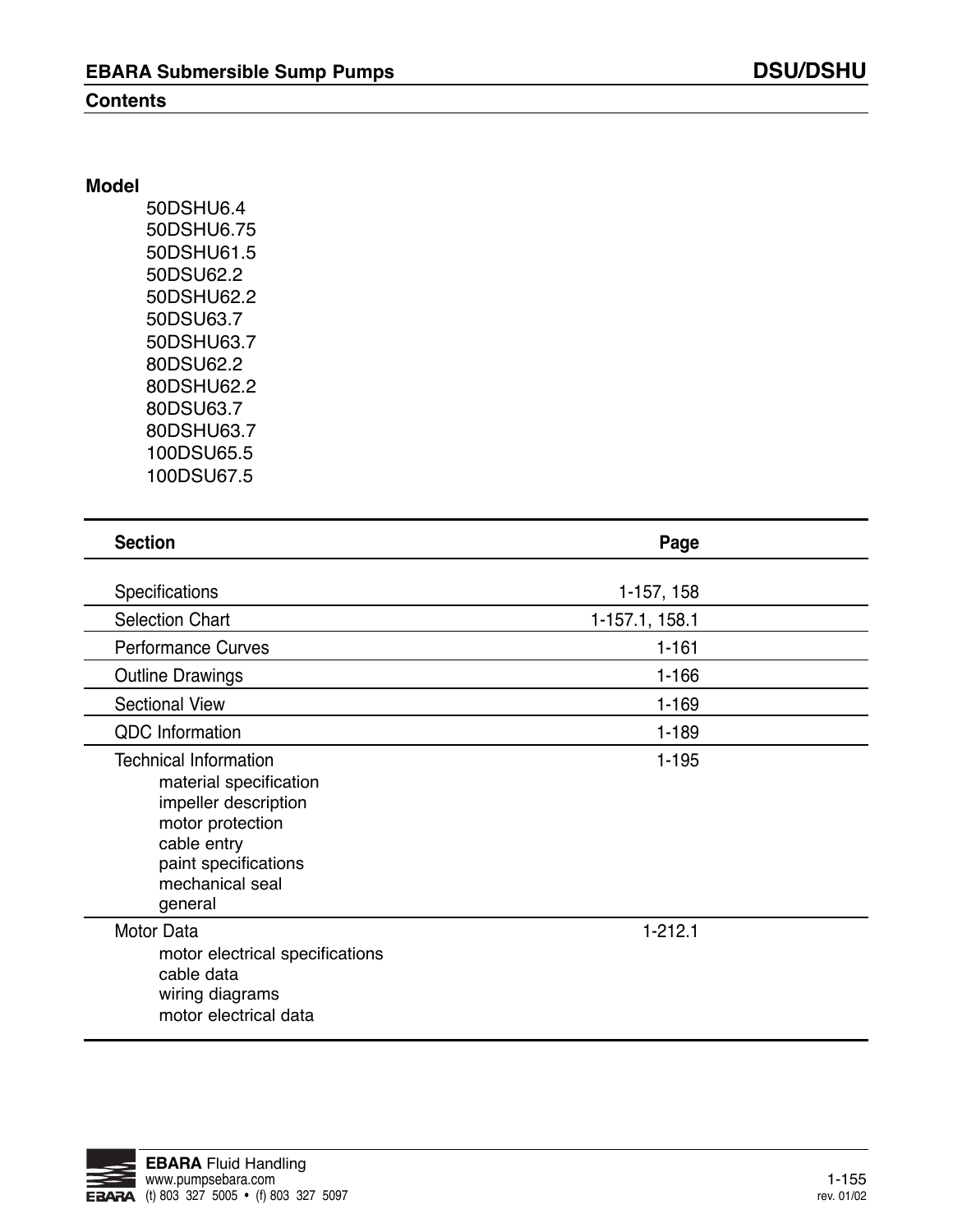## **Model Designation**

|                                                   |                                                                            | 100 | <b>DS</b> | $\mathbf U$ | 6 <sup>1</sup> | 1.5 | 2 <sub>2</sub> |
|---------------------------------------------------|----------------------------------------------------------------------------|-----|-----------|-------------|----------------|-----|----------------|
| $50$ mm $- 2"$<br>$80$ mm $-3"$<br>$100$ mm $-4"$ | DISCHARGE SIZE - mm ________________                                       |     |           |             |                |     |                |
| <b>MODEL TYPE-</b>                                |                                                                            |     |           |             |                |     |                |
|                                                   | DS - submersible sump pump<br>DSH - submersible sump pump, hot water model |     |           |             |                |     |                |
|                                                   |                                                                            |     |           |             |                |     |                |
|                                                   | $U - U.S.A.$ market                                                        |     |           |             |                |     |                |
|                                                   |                                                                            |     |           |             |                |     |                |
| $6 - 60$                                          |                                                                            |     |           |             |                |     |                |
| <b>RATED KW-</b>                                  |                                                                            |     |           |             |                |     |                |
| .4                                                | $1/2$ HP                                                                   |     |           |             |                |     |                |
| .75                                               | 1HP                                                                        |     |           |             |                |     |                |
| 1.5                                               | 2HP                                                                        |     |           |             |                |     |                |
| 2.2                                               | 3HP                                                                        |     |           |             |                |     |                |
| 3.7                                               | 5HP                                                                        |     |           |             |                |     |                |
| 5.5                                               | $7\frac{1}{2}HP$                                                           |     |           |             |                |     |                |
| 7.5                                               | 10HP                                                                       |     |           |             |                |     |                |
| <b>PHASE-</b>                                     | <u> 1989 - Johann Barn, fransk politik forsk politik (d. 1989)</u>         |     |           |             |                |     |                |
|                                                   | none - three phase                                                         |     |           |             |                |     |                |
|                                                   | S - single phase                                                           |     |           |             |                |     |                |
| <b>VOLTAGE</b>                                    |                                                                            |     |           |             |                |     |                |

**2 - 208/230**

**4 - 460**

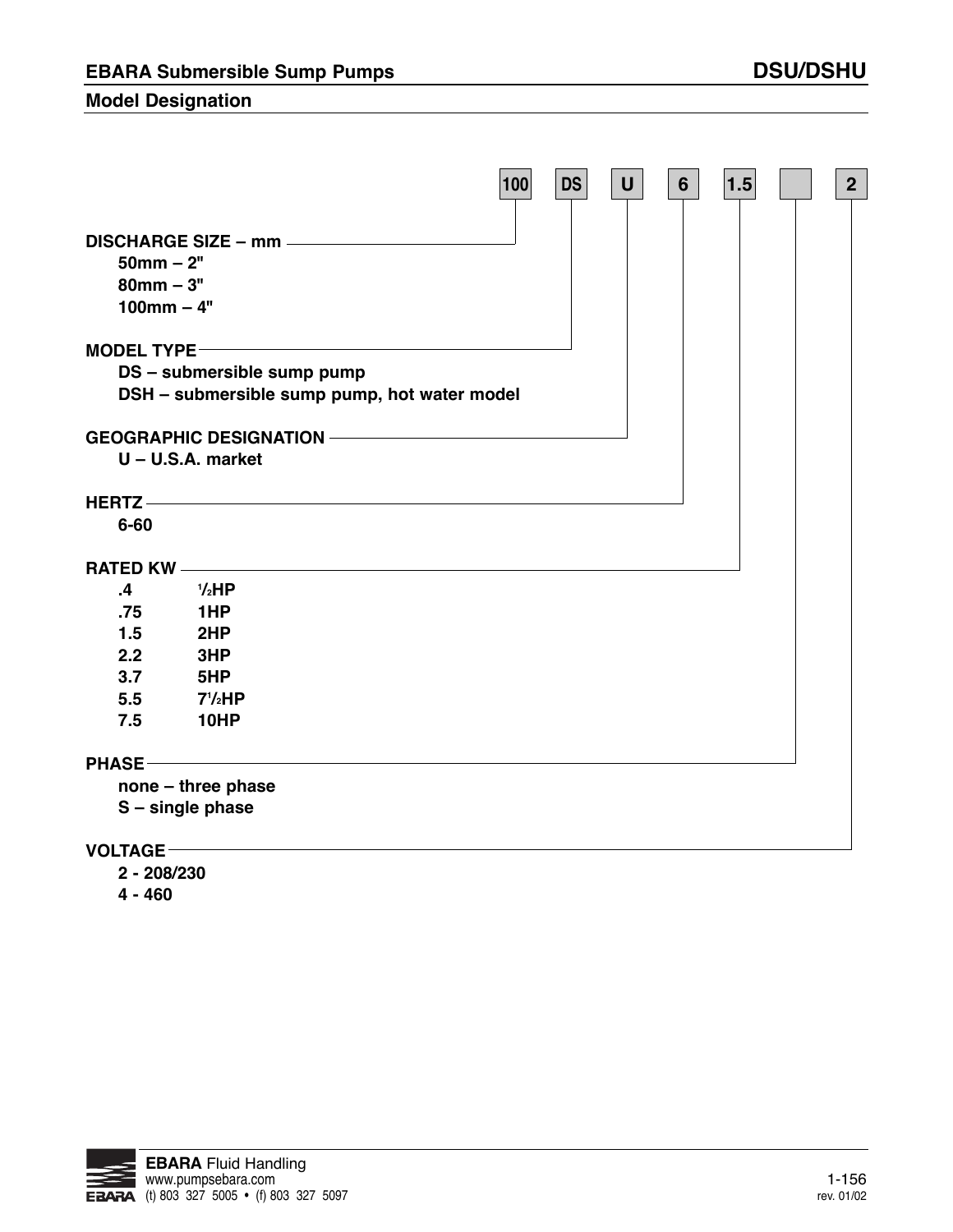**Specifications and Selection chart**

# **Model DSU Specifications**

|                                                                                                               | <b>Standard</b>                                                                                                                                                 | Optional             |
|---------------------------------------------------------------------------------------------------------------|-----------------------------------------------------------------------------------------------------------------------------------------------------------------|----------------------|
| Size                                                                                                          | 2, 3, 4 inch                                                                                                                                                    |                      |
| Range of HP<br>Range of Performance                                                                           | 3 HP to 10 HP<br>Capacity 8 to 390 GPM<br>Head 10 to 126 feet                                                                                                   |                      |
| Limitation<br>Maximum Water Temperature                                                                       | 122 F (50 C)                                                                                                                                                    |                      |
| <b>Synchronous Speed</b>                                                                                      | 3600 RPM                                                                                                                                                        |                      |
| <b>Materials</b><br>Casing<br>Impeller<br>Shaft<br><b>Motor Frame</b><br>Fastener                             | Cast Iron<br>Ductile Iron<br>403 Stainless Steel<br>Cast Iron<br>304 Stainless Steel                                                                            |                      |
| <b>Mechanical Seal</b><br>Material - Upper Side<br>Material - Lower Side<br>Impeller Type<br>Bearing<br>Motor | Double Mechanical Seal<br>Carbon/Ceramic<br>Silicon Carbide/Silicon Carbide<br>Semi-open<br><b>Prelubricated Ball Bearing</b><br>Air-filled, Insulation Class F |                      |
| Three Phase                                                                                                   | 208/230/460V                                                                                                                                                    |                      |
| Service Factor<br><b>Motor Protection</b>                                                                     | 1.15<br>Built-in Auto Cut - overload, out of phase, single<br>phasing protection                                                                                |                      |
| Submersible Cable<br>Accessories                                                                              | 33 ft. standard cable length<br>Cast iron discharge elbow (3 to 5 HP)                                                                                           | 66 ft.<br>QDC System |

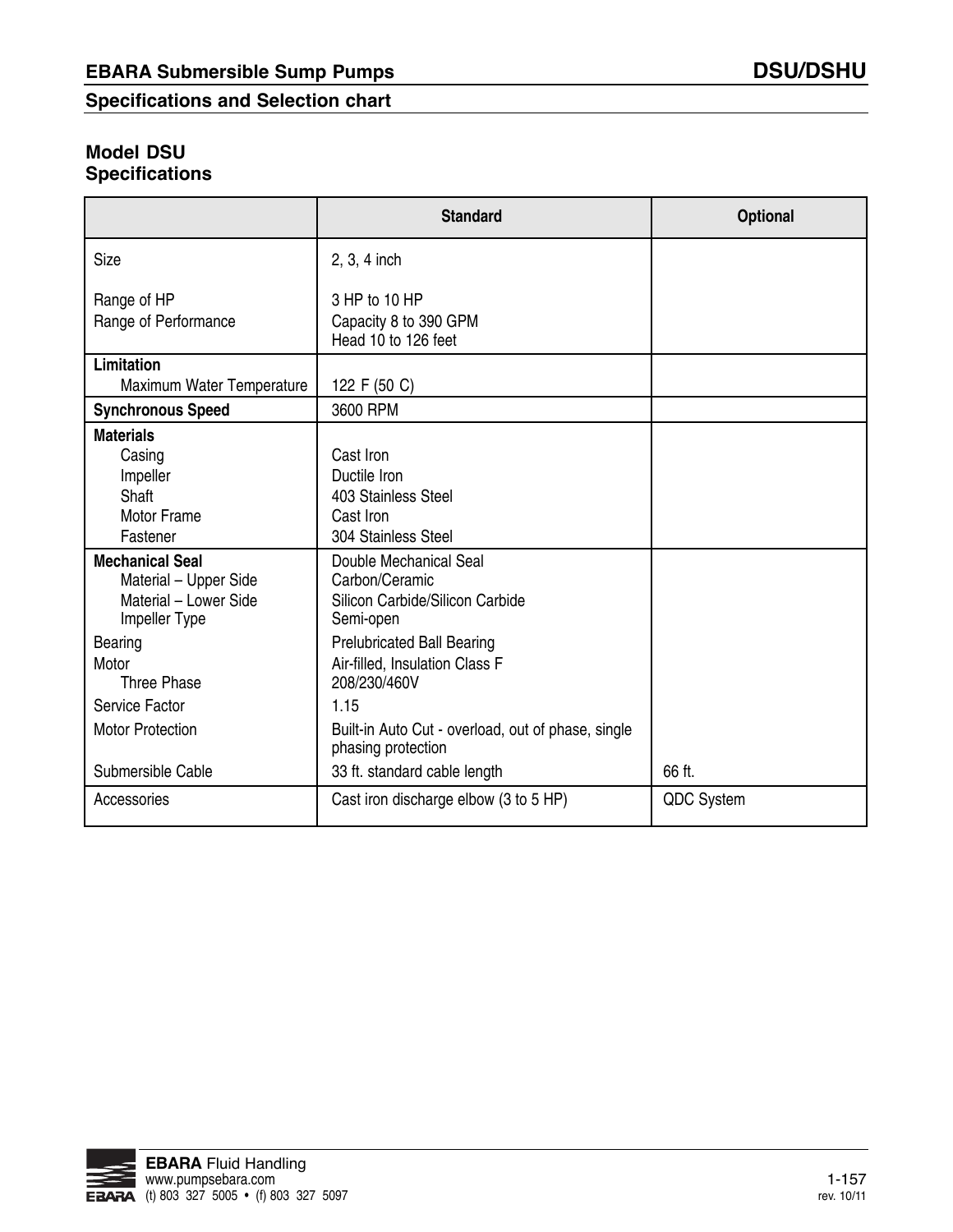## **Selection Chart**

## **Model DSU**

### **Three Phase**



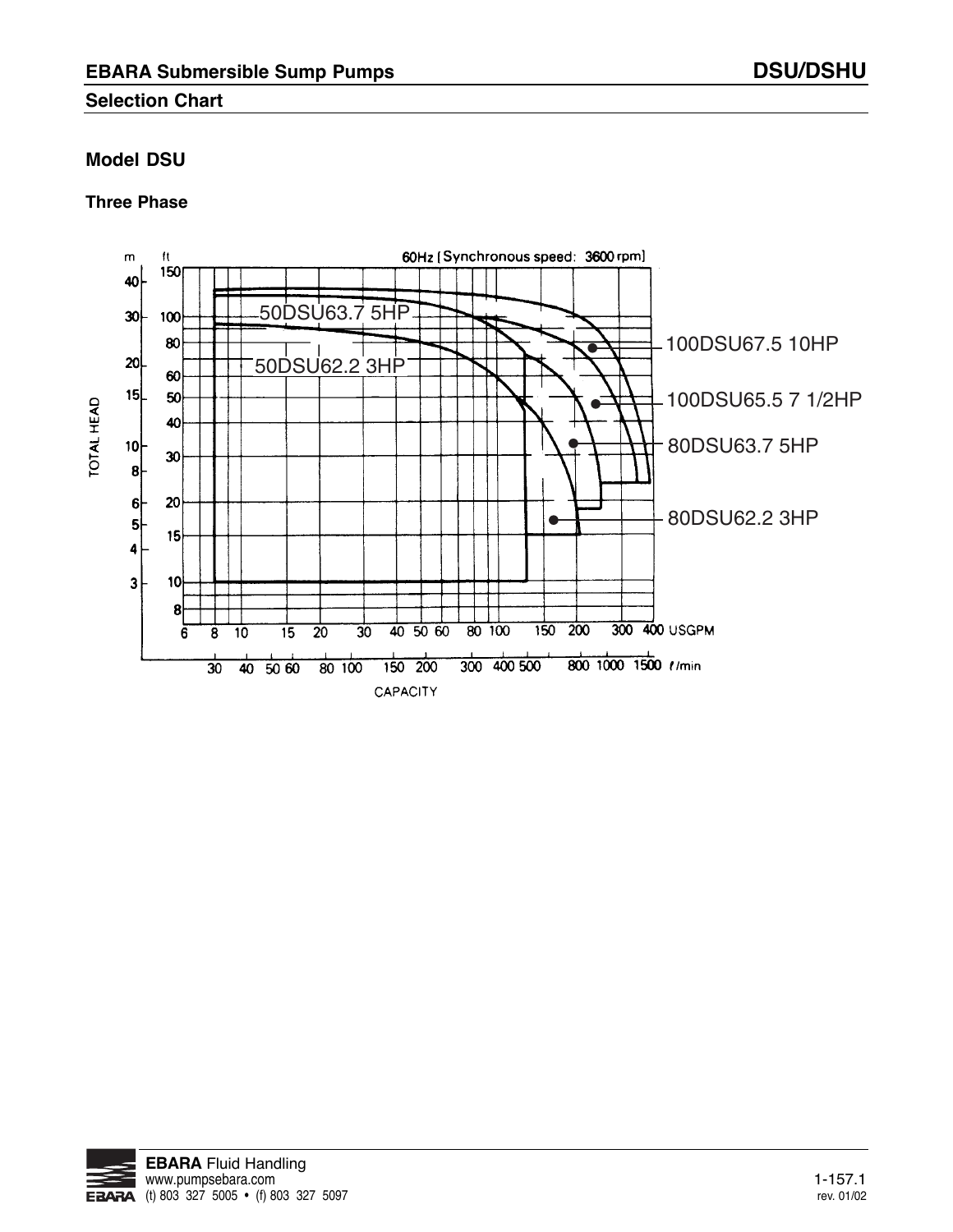## **Specifications**

# **Model DSHU – Hot Water Pumps Specifications**

|                                                                                                                                                                                                | <b>Standard</b>                                                                                                                                                                                                                                                                                                                       | Optional          |
|------------------------------------------------------------------------------------------------------------------------------------------------------------------------------------------------|---------------------------------------------------------------------------------------------------------------------------------------------------------------------------------------------------------------------------------------------------------------------------------------------------------------------------------------|-------------------|
| Size                                                                                                                                                                                           | $2, 3$ inch                                                                                                                                                                                                                                                                                                                           |                   |
| Range of HP<br>Range of Performance                                                                                                                                                            | $\frac{1}{2}$ HP to 5 HP<br>Capacity 8 to 250 GPM<br>Head 8 to 126 feet                                                                                                                                                                                                                                                               |                   |
| Limitation<br>Maximum Water Temperature                                                                                                                                                        | 158 F (70 C) $\frac{1}{2}$ HP, 1 HP<br>176 F (80 C) 2 HP to 5 HP<br>200 F (93 C) - Operation limited to 10 minutes                                                                                                                                                                                                                    |                   |
| <b>Synchronous Speed</b>                                                                                                                                                                       | 3600 RPM                                                                                                                                                                                                                                                                                                                              |                   |
| <b>Materials</b><br>Casing<br>Impeller<br>Shaft<br>Motor Frame<br>Fastener                                                                                                                     | Cast Iron<br>Cast Iron ( $\frac{1}{2}$ to 2 HP), Ductile Iron (3, 5 HP)<br>403 Stainless Steel<br>Cast Iron<br>304 Stainless Steel                                                                                                                                                                                                    |                   |
| <b>Mechanical Seal</b><br>Material - Upper Side<br>Material - Lower Side<br>Impeller Type<br>Bearing<br>Motor<br>Three Phase<br>Service Factor<br><b>Motor Protection</b><br>Submersible Cable | Double Mechanical Seal<br>Silicon Carbide/Silicon Carbide<br>Silicon Carbide/Silicon Carbide<br>Semi-open<br><b>Prelubricated Ball Bearing</b><br>Air-filled, Insulation Class H (1/2, 1HP)<br>Class F (2, 3, 5 HP)<br>208/230V, 460V - Single voltage<br>1.15<br><b>Built-in Overload Protection</b><br>33 ft. standard cable length | 66 ft.            |
| Accessories                                                                                                                                                                                    | Cast iron companion flange with NPT thread $(1/2)$ to 2HP)<br>Cast iron discharge elbow (3 to 5 HP)                                                                                                                                                                                                                                   | <b>QDC System</b> |

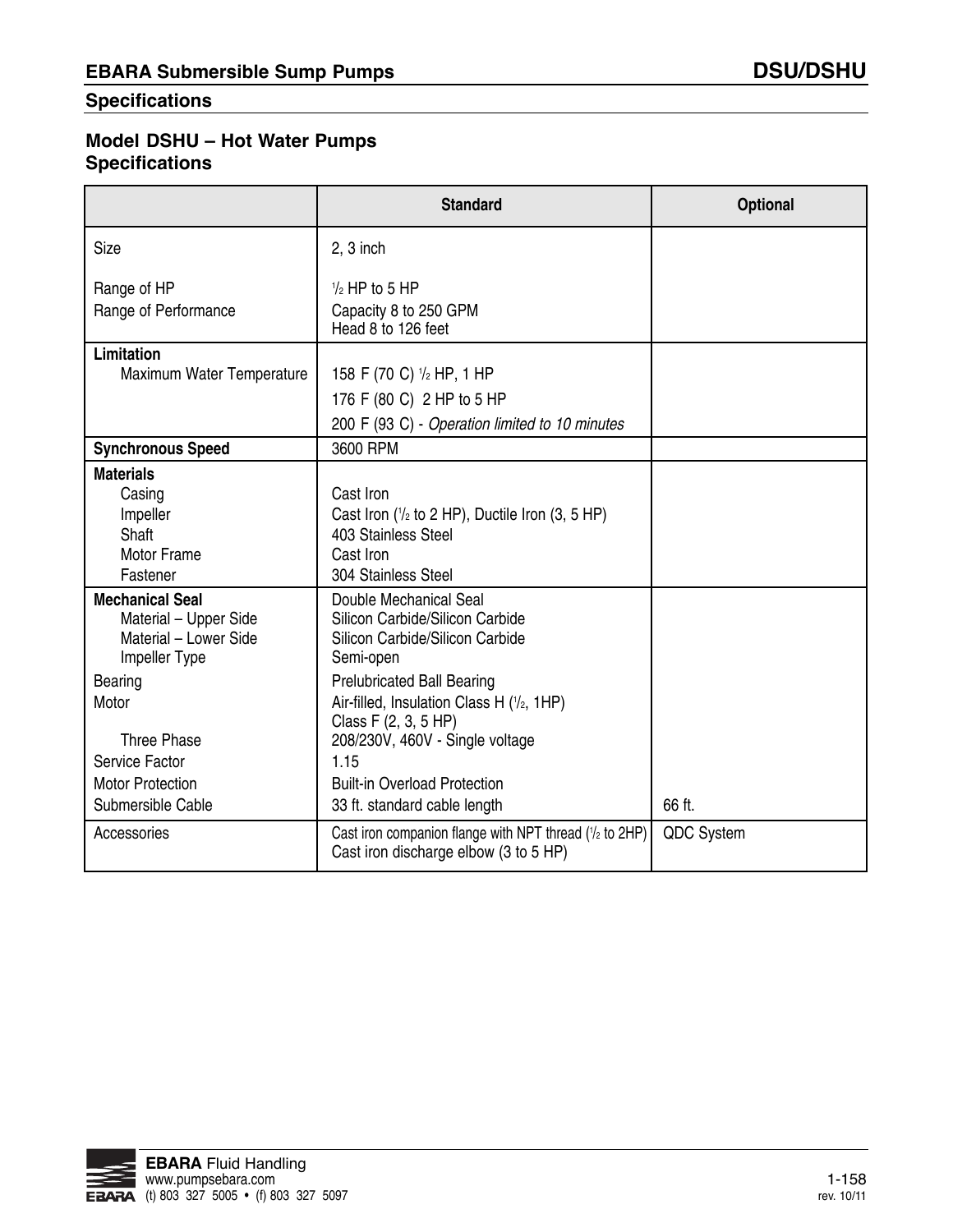## **Selection chart**

## **Model DSHU – Hot Water Pumps Three Phase**



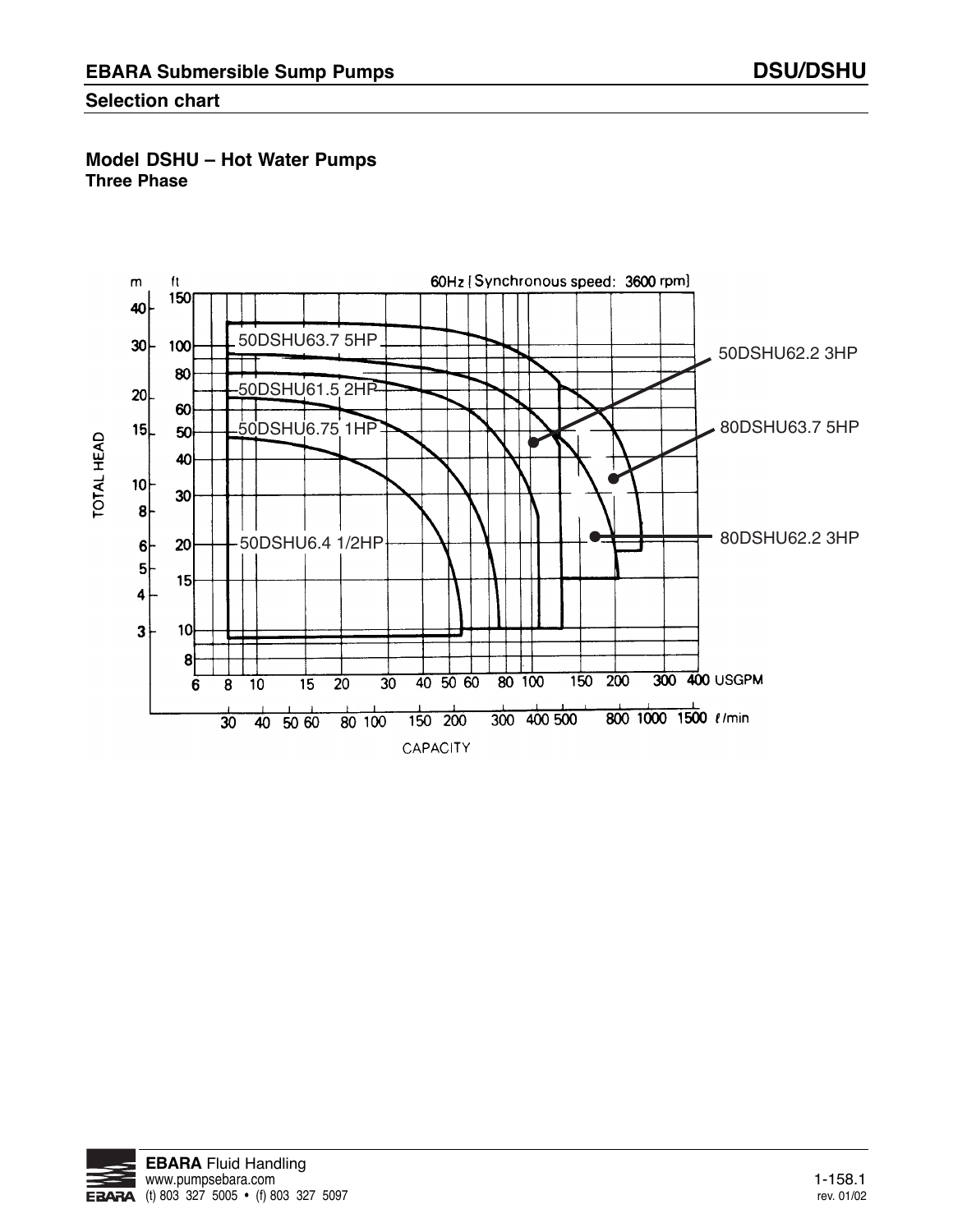### **Specifications**

### **A. General:**

Provide submersible dewatering pumps suitable for continuous duty operation underwater without loss of watertight integrity to a depth of 65 feet. If mounted on a guide rail system, design shall be such that the pump will be automatically connected to the discharge piping when lowered into place on the discharge connection. The pump shall be easily removable for inspection or service, requiring no bolts, nuts, or other fasteners to be disconnected, or the need for personnel to enter the wet well. The motor and pump shall be designed, manufactured, and assembled by the same manufacturer.

#### **B. Manufacturer**:

Ebara International Corporation

#### **C. Pump Characteristics:**

Pumps shall conform to the following requirements:

Number of units Design flow (gpm) Design TDH (ft) Minimum shut off head (ft) RPM 3600 Maximum HP Minimum efficiency at design (%) Minimum power factor at design (%) Voltage/HZ 208/230V, 460V / 60 Phase 3

### **D. Pump Construction:**

All major parts of the pumping unit(s) including casing, impeller, motor frame and discharge elbow shall be manufactured from gray cast iron, ASTM A-48 Class 30. Castings shall have smooth surfaces devoid of blow holes or other casting irregularities. Casing design shall be centerline discharge with a large radius on the cut water to prevent clogging. Units up to and including 2HP with 11/2" and 2" discharge sizes shall be furnished with a female NPT connection. Units 3HP and above with 2'' and larger discharge ports shall be furnished with a discharge elbow and 125 lb. flat face ANSI flange. All exposed bolts and nuts shall be 304 stainless steel. All mating surfaces of major components shall be machined and fitted with NBR O-rings where watertight sealing is required. Machining and fitting shall be such that sealing is accomplished by automatic compression of O-rings in two planes and O-ring contact is made on four surfaces without the requirement of specific torque limits. Units shall be provided with a galvanized strainer to prevent solids larger than the design will allow from entering the pump. Internal and external surfaces are prepared to SPPC-VISI-SP-3-63 then coated with a zinc-chromate primer. The external surfaces are then coated with a chlorinated rubber paint.

Impeller shall be multi-vane semi-open design, direct connected to the motor shaft with a slip fit, key driven, and secured with an impeller nut. Units 1/2 to 2 HP shall be furnished with a replaceable 304SS wear plate. Units 3 HP and larger shall have impellers with back pump out vanes and rear shroud operating with a replaceable 304SS wear ring as well as a replaceable cast iron suction cover. Suction covers on all models shall be designed such that they may be adjusted to maintain working clearances and hydraulic efficiencies.

Double mechanical seals operating in an oil bath shall be provided on all units. The oil filled seal chamber shall be designed to prevent over-filling and include an anti-vortexing vane to insure proper lubrication of both seal faces. For applications under 122 F; lower face materials shall be silicon carbide, upper faces carbon vs ceramic, NBR elastomers, and 304SS hardware. Applications greater than 122°F shall include silicon carbide face materials for both upper and lower seals, and viton elastomers. Seal system shall not rely on pumping medium for lubrication.

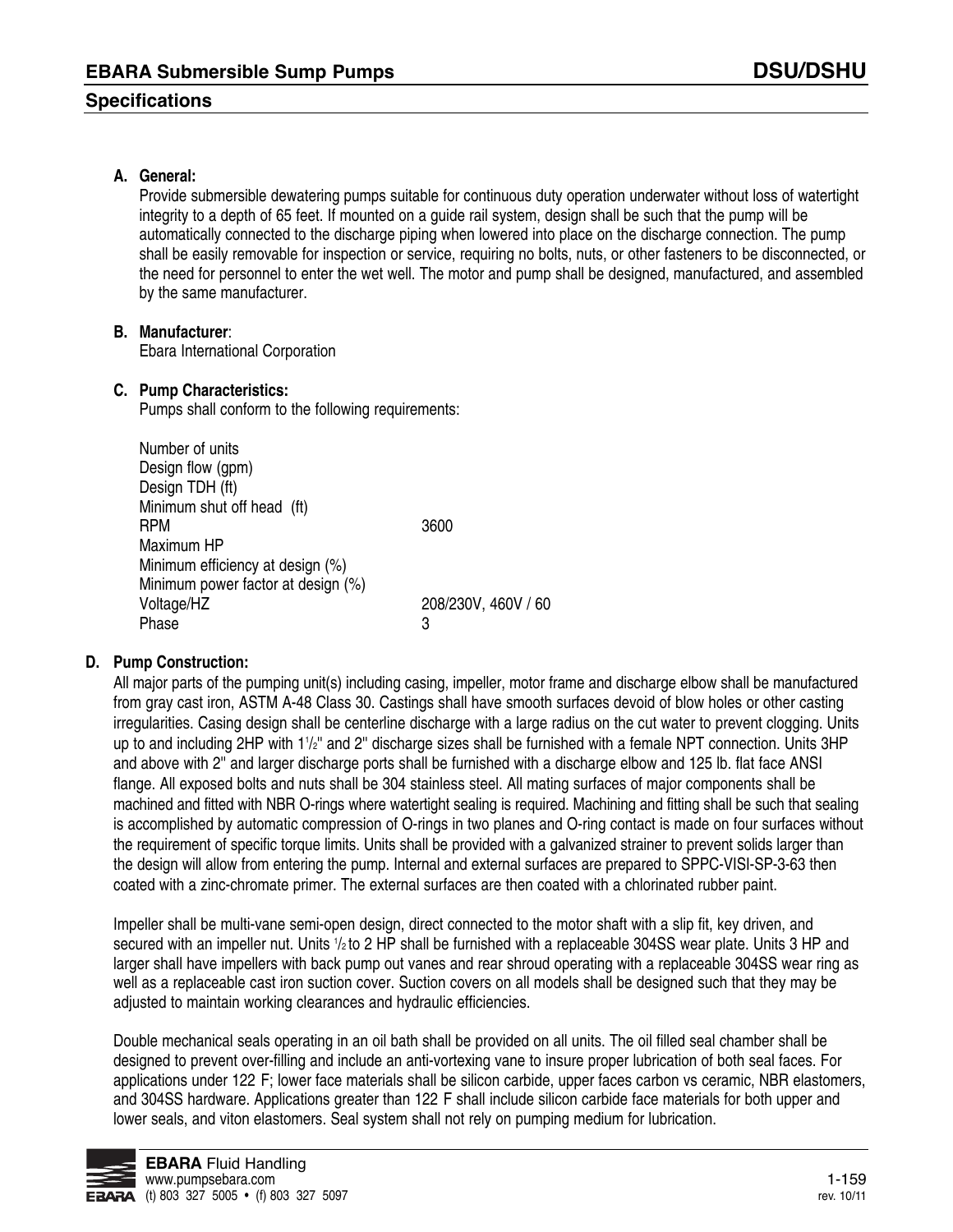## **Specifications**

### **E. Motor Construction:**

The pump motor shall be an air filled induction type with a squirrel cage rotor, shell type design, built to NEMA MG-1, Design B specifications. Stator windings shall be copper, insulated with moisture resistant Class F (Class H for DSHU  $\frac{1}{2}$  & 1 HP models) insulation, rated for 311 F. The stator shall be dipped and baked three times in Class F varnish and heat shrunk fitted into the stator housing. Rotor bars and short circuit rings shall be manufactured of cast aluminum. Motor shaft shall be one piece 403SS AISI403 material, rotating on two permanently lubricated ball bearings designed for a minimum B-10 life of 60,000 hours. Model DSU motors shall be designed for continuous duty pumping at a maximum sump temperature of 122 F and capable of up to 20 starts per hour. Model DSHU motors shall be designed for up to 20 starts per hour continuous duty pumping at a maximum sump temperature of 158 F for 1/2 and 1 HP units, and 176 F for 2 to 5 HP units. Motor service factor shall be 1.15. Voltage and frequency tolerances shall be a maximum 10%/5% respectively. Junction area shall include a terminal board for power connections eliminating the need for wire nuts. Motor protection shall be provided by an auto-cut device located directly over the windings to provide protection from single phasing, low voltage, phase imbalance, locked rotor, and no load or run dry conditions. Motor shall be nonoverloading over the entire performance curve and be able to operate at full load intermittently while unsubmerged without damage to the unit.

Power cable jacket shall be manufactured of an oil resistant chloroprene rubber material, designed for submerged applications. Cable shall be watertight to a depth of a least 65'. Cable entry shall be composed of a one piece, vulcanized, three way mechanical sealing system with a thick molded shoulder with increasing cable diameters to resist fatigue from bending forces. The molded shoulder, acts as the primary and secondary sealing points. This system shall also prevent leakage into the motor housing due to capillary action through the insulation if the cable is damaged or cut. Units  $\frac{1}{2}$  to 71 /2 HP shall utilize a metallic plate to clamp the entry system to the motor housing. Strain relief on these sizes shall be accomplished by clamping and attaching the cable with chain to the motor housing. Units larger than 7<sup>1</sup>/2 HP shall utilize a cast iron cable housing which is bolted to the top of the motor housing causing a compression fit between the molded shoulder and the top of the motor. Strain relief protection shall be provided by clamping the cable to the cable housing.

### **F. Guide Rail system:**

Design shall include two (2) 304SS schedule 40 guide rails sized to mount directly to the quick discharge connector, QDC, at the floor of the wetwell and to a guide rail bracket at the top of the wetwell below the hatch opening, (refer to project drawings).

Units below one (1) HP shall utilize a single angle iron rail in lieu of two (2) Guide pipes. Intermediate guide brackets shall be supplied for rail lengths over 20 feet.

Guide rails are not part of the pump package and shall be supplied by others.

The QDC shall be manufactured of cast iron, A48 Class 30. It shall be designed to adequately support the guide rails, discharge piping, and pumping unit under both static and dynamic loading conditions with support legs that are suitable for anchoring it to the wetwell floor. The face of the inlet QDC flange shall be perpendicular to the floor of the wetwell.

The pump design shall include an integral self-aligning sliding bracket. Sealing of the pumping unit to the QDC shall be accomplished by a single, linear, downward motion of the pump. The entire weight of the pump unit shall be guided to and wedged tightly against the inlet flange of the QDC, making metal to metal contact with the pump discharge forming a seal without the use of bolts, gaskets or O-rings.

A stainless steel lifting chain of adequate length for removing and installing the pump unit is recommended. The chain shall have a round link with a 2-1/4" inside diameter every two feet. This link will allow for a sliding pinch bar through the link to pick the chain, more than once if necessary, at multiple intervals during pump removal and installation.

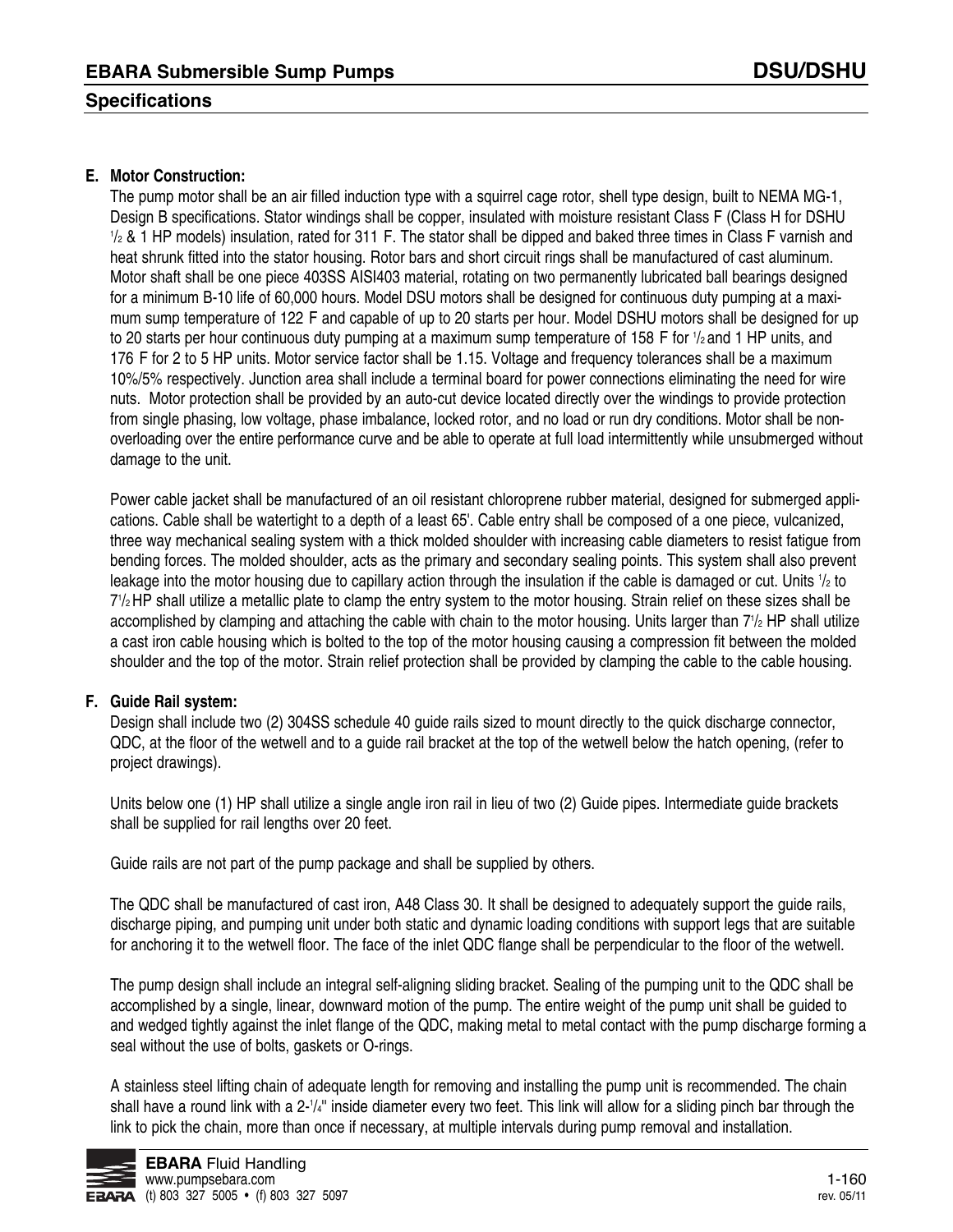# **Performance Curves**

Project: GPM: TDH: EFF: HP: Chk'd: Date:



**50DSH6.4 (1 /2HP) Synchronous Speed: 3600 RPM 2 inch Discharge**







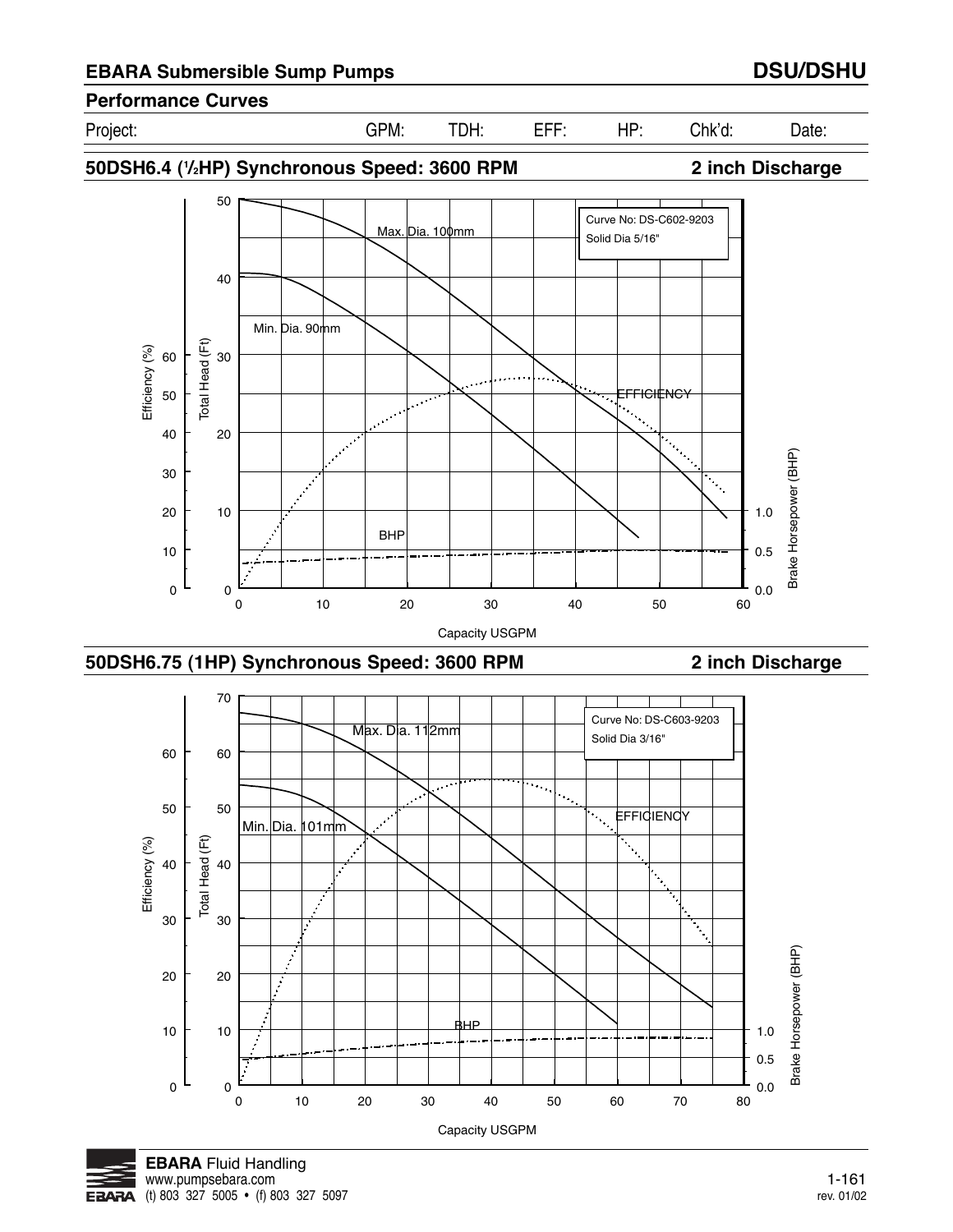## **Performance Curves**

Project: GPM: TDH: EFF: HP: Chk'd: Date:

**50DSH61.5 (2HP) Synchronous Speed: 3600 RPM 2 inch Discharge**



0 20 40 60 80 100 120 140 160 Capacity USGPM



 $0\frac{E}{0}$ 

10

0

10

 $\overline{0}$ 

1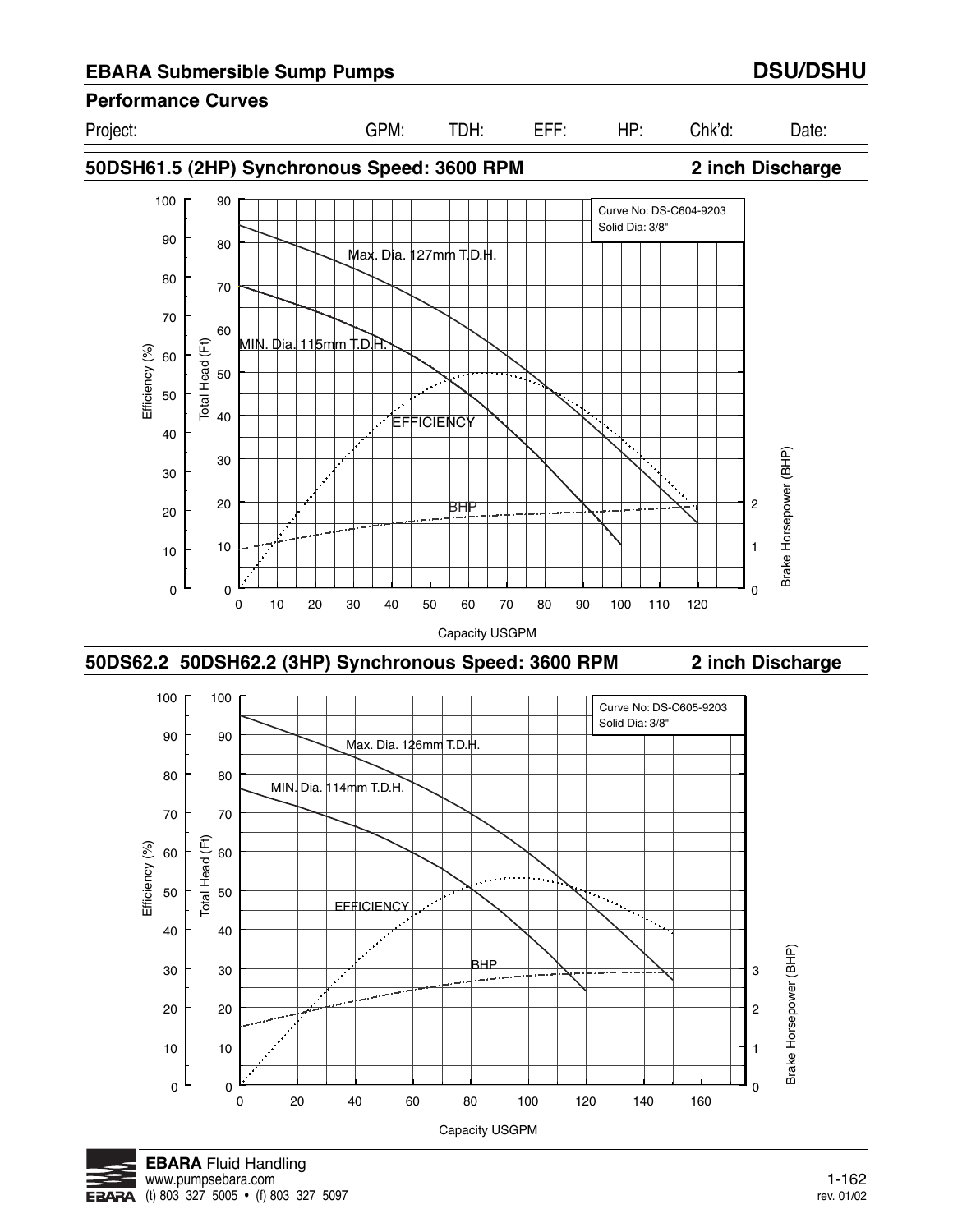

**50DS63.7 50DSH63.7 (5HP) Synchronous Speed: 3600 RPM 2 inch Discharge**







**Performance Curves**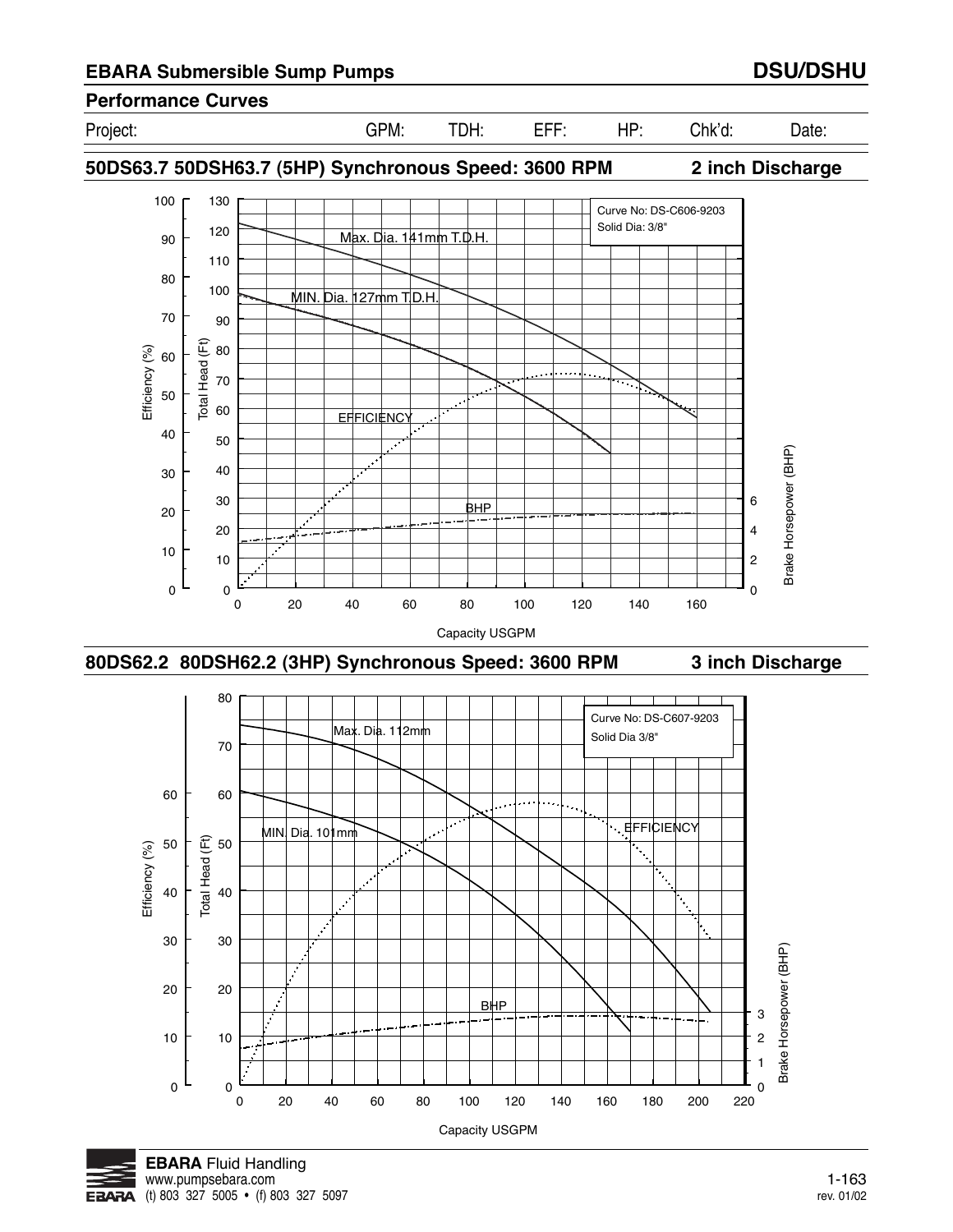**EBARA** 

(t) 803 327 5005 • (f) 803 327 5097

# **EBARA Submersible Sump Pumps DSU/DSHU**

**Performance Curves**

Project: GPM: TDH: EFF: HP: Chk'd: Date:











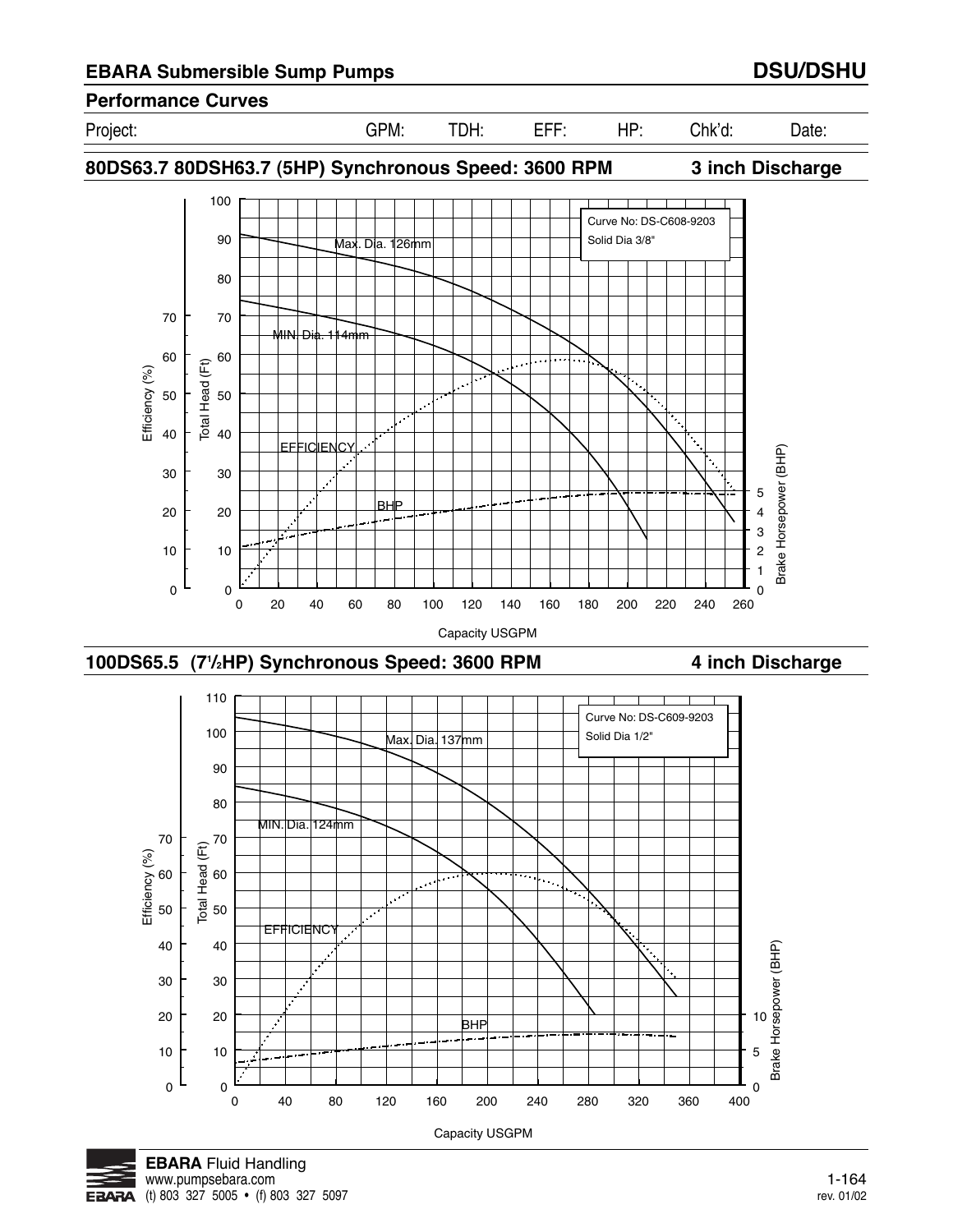# **EBARA Submersible Sump Pumps DSU/DSHU**

**Performance Curves**



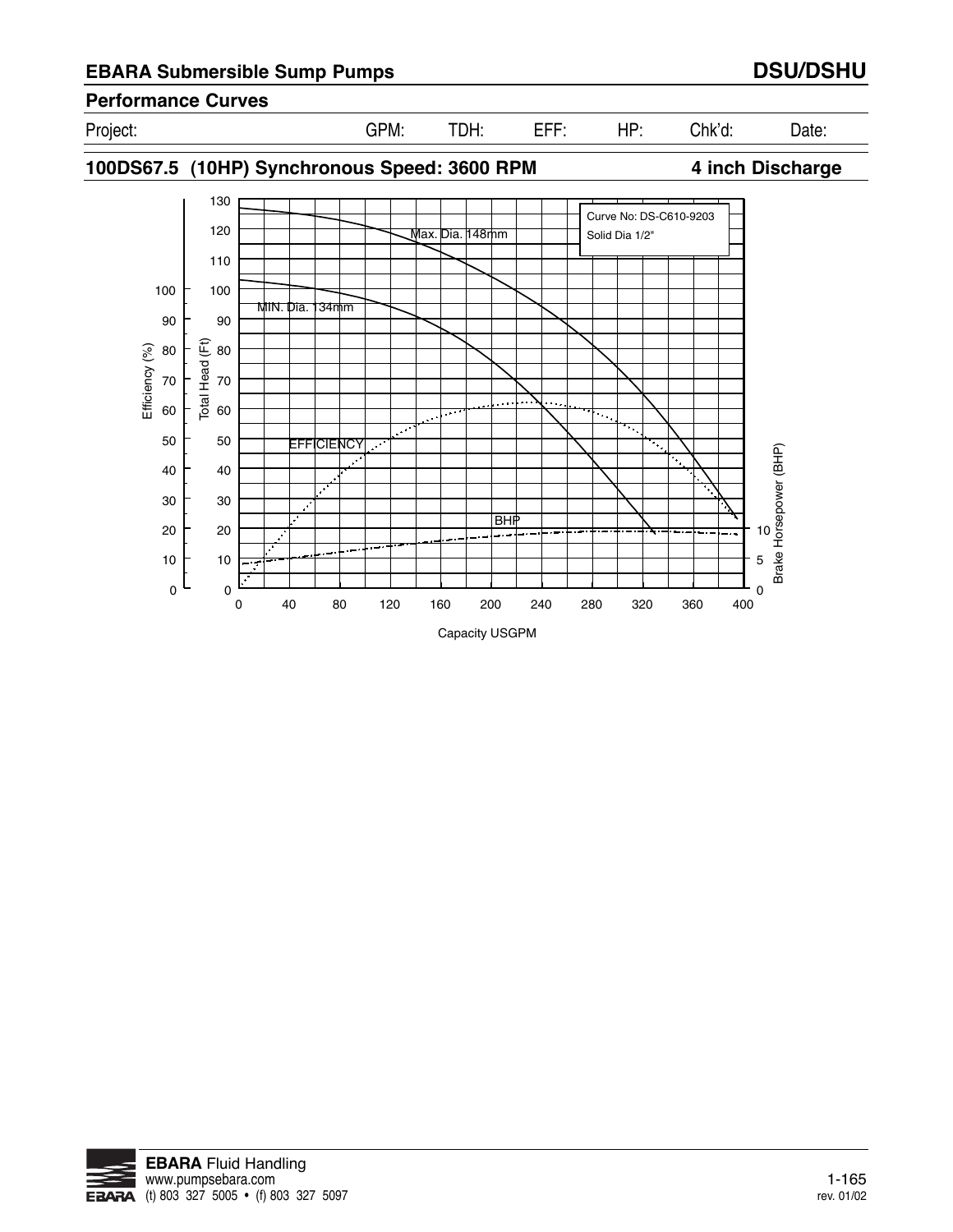### **Dimensions**

## Project: Model: Chk'd: Date:

## **Model DSHU**

Hot Water Pumps 50DSHU, 1 /2 to 2HP





# **Dimensions: inch**

|              | <b>SIZE</b> |              | OUTPUT |    |            |       |           |           | <b>PUMP &amp; MOTOR</b>            |           |                  |               |               | <b>WEIGHT</b> |
|--------------|-------------|--------------|--------|----|------------|-------|-----------|-----------|------------------------------------|-----------|------------------|---------------|---------------|---------------|
| <b>PHASE</b> |             | <b>MODEL</b> | kW     | HP |            | D     | U         |           | $\overline{\phantom{0}}$<br>-<br>╾ |           |                  | ╌             |               | Lb            |
|              |             | 50DSHU6.4    | 0.4    | 72 | $10^{1/4}$ | 75/16 | $6^{5}/s$ | $3^{5}/8$ | $5^{1}/s$                          | $3^{7}/3$ | $15\frac{9}{16}$ | $4^{5}/_{16}$ | $^{5}/_{16}$  | 35            |
| <b>THREE</b> |             | 50DSHU6.75   | 0.75   |    | $10^{1/4}$ | 75/16 | $6^{5}/s$ | $3^{5}/8$ | $5^{1}/s$                          | $3^{7}/8$ | $15\frac{9}{16}$ | $4^{5}/_{16}$ | 5/16          | 37            |
|              |             | 50DSHU61.5   | 1.5    |    | $10^{1/2}$ | 77/8  | $6^{5}/s$ | $37$ /s   | $5^{1}/_{8}$                       | $4^{1/2}$ | $'7''/_{16}$     | $4^{3}/$      | $\frac{3}{8}$ | 57            |

# **Dimensions: mm**

| <b>PHASE</b> | <b>SIZE</b> |              | OUTPUT |                |     |     |     |    | PUMP & MOTOR |     |     |     |    | <b>WEIGHT</b> |
|--------------|-------------|--------------|--------|----------------|-----|-----|-----|----|--------------|-----|-----|-----|----|---------------|
|              |             | <b>MODEL</b> | kW     | HP             |     |     |     | ٠  | -            |     |     | -   | ີ  | kg            |
| <b>THREE</b> |             | 50DSHU6.4    | 0.4    | I <sub>2</sub> | 260 | 186 | 168 | 92 | 130          | 99  | 396 | 110 |    | 16            |
|              | 50          | 50DSHU6.75   | 0.75   |                | 260 | 186 | 168 | 92 | 130          | 99  | 396 | 110 |    | 17            |
|              |             | 50DSHU61.5   | 1.5    |                | 266 | 200 | 168 | 98 | 130          | 115 | 450 | 120 | 10 | 26            |

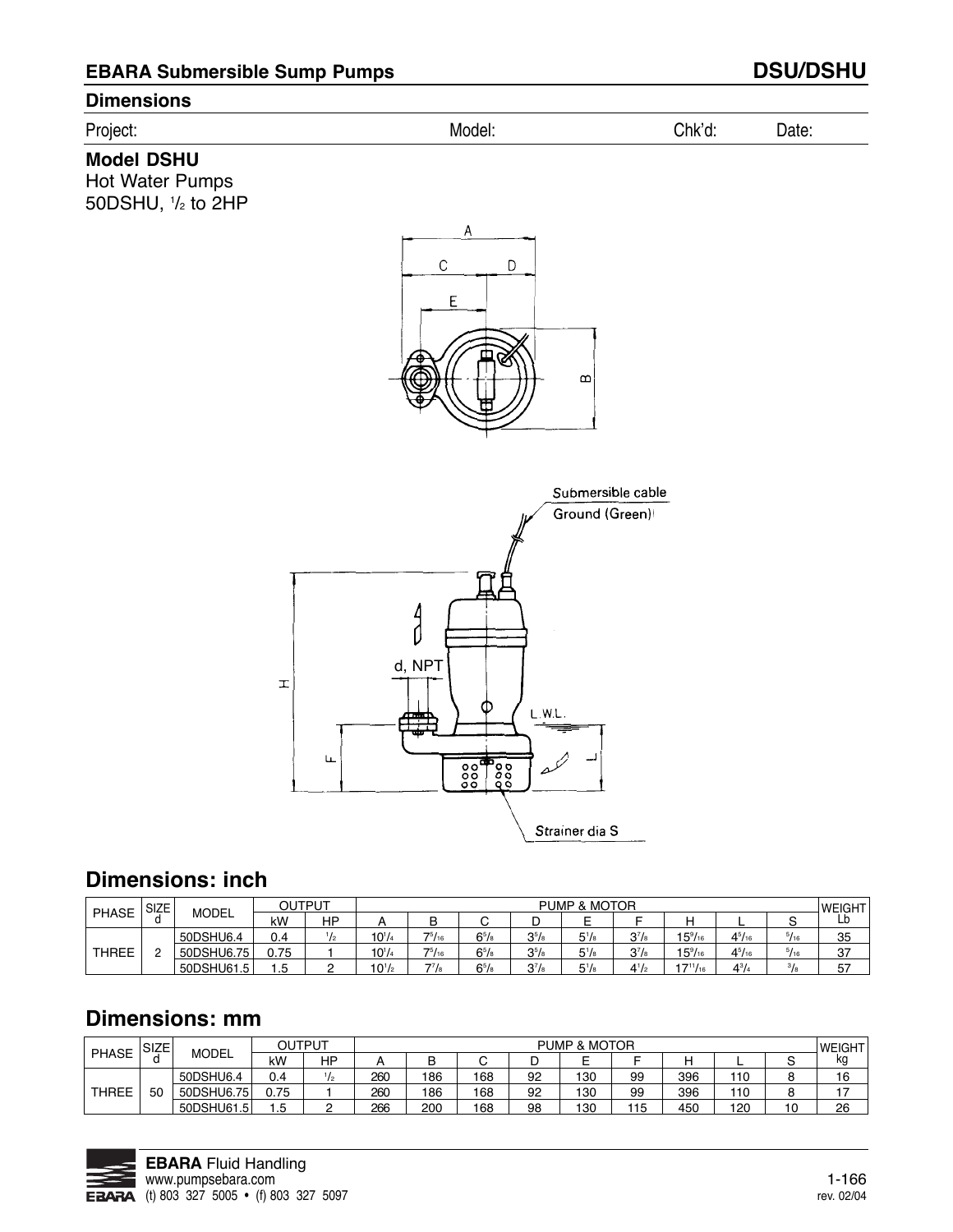

# **Dimensions: inch**

|              | SIZE <sub>1</sub> |              |           | OUTPUT  |                 |                    |                |               | <b>PUMP &amp; MOTOR</b> |                  |                 |               |               |               | <b>WEIGHT</b> |
|--------------|-------------------|--------------|-----------|---------|-----------------|--------------------|----------------|---------------|-------------------------|------------------|-----------------|---------------|---------------|---------------|---------------|
| <b>PHASE</b> |                   | <b>MODEL</b> | kW        | ΗP      |                 | B                  | ◡              | υ             |                         |                  | н               |               | -             |               | Ĺb            |
|              |                   | 50DSHU62.2   | 2.2       | c<br>ت  | $17^{1}/_{16}$  | $9^{5}/\mathrm{s}$ | $12^{5}/_{16}$ | $4^{3}/_{4}$  | $9^{1}/4$               | $7^{13}/_{16}$ . | $24^{15}/_{16}$ | $7^{1}/_{16}$ | $6^{5}/_{16}$ | $^{3}/_{8}$   | 119           |
| THREE        |                   | 50DSHU63.7   | 3.7       |         | $17^{1}/_{16}$  | $9^{5}/_{8}$       | $12^{5/16}$    | $4^{3}/_{4}$  | $9^{1/4}$               | 713/16           | $26^{1}/4$      | $7^{1}/_{16}$ | $6^{5}/_{16}$ | $\frac{3}{8}$ | 134           |
|              |                   | 80DSHU62.2   | 2.2       | c<br>ັບ | $19^{13}/_{16}$ | $10^{9/16}$        | $4^{1/2}$      | $5^{5}/_{16}$ | $10^{13}/_{16}$         | $8^{7}/_{16}$    | $25^{3}/_{16}$  | $7^{7}/_{8}$  | $6^{5}/_{16}$ | $\frac{3}{8}$ | 128           |
|              |                   | 80DSHU63.    | 37<br>، ب |         | $19^{13}/_{16}$ | $10^{9}/_{16}$     | $14^{1/2}$     | $5^{5}/_{16}$ | $10^{13}/_{16}$         | $8^{7}/_{16}$    | $26^{1/2}$      | $7^{7}/_{8}$  | $6^{5}/_{16}$ | $\frac{3}{8}$ | 141           |

ø 50 80

e 121 152

f 152 191

 $7^{1/2}$ 

t 16 19

 $\frac{3}{4}$ 

n 4 4

h 19 19

 $\frac{3}{4}$ 

mm

# **Dimensions: mm**

| <b>PHASE</b> | <b>SIZE</b> | <b>MODEL</b> |            | OUTPUT  |     |     |     |     |     | <b>PUMP &amp; MOTOR</b> |     |     |     |    | <b>SWEIGHT</b> |
|--------------|-------------|--------------|------------|---------|-----|-----|-----|-----|-----|-------------------------|-----|-----|-----|----|----------------|
|              | ø           |              | kW         | HP      | Α   | B   | U   | D   |     |                         | н   |     |     | ٮ  | kg             |
| <b>THREE</b> |             | 50DSHU62.2   | 2.2        | ີ<br>ت  | 433 | 245 | 313 | 120 | 235 | 198                     | 634 | 180 | 160 | 10 | 54             |
|              | 50          | 50DSHU63.7   | 3.7        | ა       | 433 | 245 | 313 | 120 | 235 | 198                     | 667 | 180 | 160 | 10 | 61             |
|              | 80          | 80DSHU62.2   | 2.2        | ີ<br>ັບ | 503 | 268 | 368 | 135 | 275 | 215                     | 640 | 200 | 160 | 10 | 58             |
|              |             | 80DSHU63.7   | 2 7<br>، ب | 5       | 503 | 268 | 368 | 135 | 275 | 215                     | 673 | 200 | 160 | 10 | 64             |

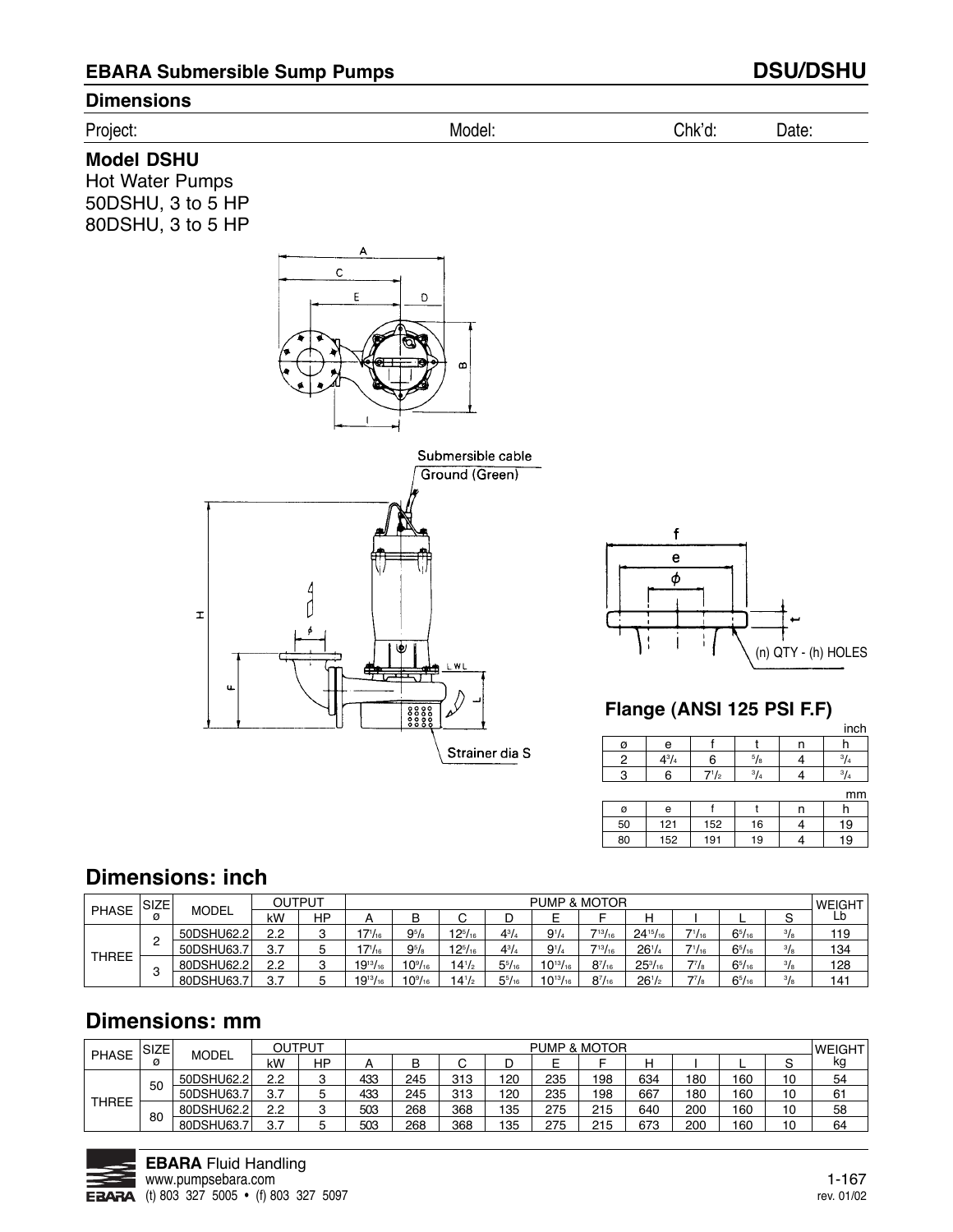## **Dimensions**

| Dr | IVIO | . . | $- - - - -$ |  |
|----|------|-----|-------------|--|
|    |      |     |             |  |

## **Model DSU**

50DSU, 3 to 5 HP 80DSHU, 3 to 5 HP 100DSU, 71 /2 to 10 HP





# **Flange (ANSI 125 PSI F.F)**

|   |              |           |             |   | inch        |
|---|--------------|-----------|-------------|---|-------------|
| ø | е            |           |             | п |             |
| 2 | $4^{3}/_{4}$ | 6         | $^{5}/_8$   |   | $^{3}/_{4}$ |
| 3 | 6            | $7^{1/2}$ | $^{3}/_{4}$ |   | $^{3}I_{4}$ |
|   | $7^{1}/_{2}$ | 9         | 15/16       |   | 14          |
|   |              |           |             |   |             |

|     |     |     |    |   | mm |
|-----|-----|-----|----|---|----|
| ø   | е   |     |    | n |    |
| 50  | 121 | 152 | 16 |   | 19 |
| 80  | 152 | 191 | 19 |   | 19 |
| 100 | 191 | 229 | 24 | 8 | 19 |

# **Dimensions: inch**

|              | <b>SIZE</b> |              |     | OUTPUT    |                 |                    |                |               | <b>PUMP &amp; MOTOR</b> |                     |                     |                |               |               | <b>JWEIGHT</b> |
|--------------|-------------|--------------|-----|-----------|-----------------|--------------------|----------------|---------------|-------------------------|---------------------|---------------------|----------------|---------------|---------------|----------------|
| <b>PHASE</b> | ø           | <b>MODEL</b> | kW  | <b>HP</b> | A               | B                  | С              | D             |                         | ⊏                   | Н                   |                |               | ت             | Lb             |
|              | c           | 50DSU62.2    | 2.2 | 3         | $7'/_{16}$      | $9^{5}/_8$         | $12^{5}/_{16}$ | $4^{3}/_{4}$  | $9^{1/4}$               | 713/16              | $27^{11}/_{16}$     | $7^{1}/_{16}$  | $6^{5}/_{16}$ | $^{3}/_{8}$   | 119            |
|              |             | 50DSU63.7    | 3.7 | 5         | $7^{1}/_{16}$   | $9^{5}/\mathrm{s}$ | $12^{5}/_{16}$ | $4^{3}/_{4}$  | $9^{1}/4$               | $7^{13}/_{16}$      | $27^{11}/_{16}$     | $7^{1}/_{16}$  | $6^{5}/_{16}$ | $\frac{3}{8}$ | 130            |
|              | C           | 80DSU62.2    | 2.2 | ີ<br>ت    | $19^{13}/_{16}$ | $10^{9/16}$        | $14^{1/2}$     | $5^{5}/_{16}$ | $10^{13}/_{16}$         | $8^{7}/_{16}$       | $27^{15}/_{16}$     | $7^{7}/s$      | $6^{5}/_{16}$ | $^{3}/_{8}$   | 128            |
| <b>THREE</b> |             | 80DSU63.7    | 3.7 | 5         | $19^{13}/_{16}$ | $10\%/16}$         | $14^{1/2}$     | $5^{5}/_{16}$ | $10^{13}/_{16}$         | $8^{7}/_{16}$       | $27^{15}/_{16}$     | $7^7/s$        | $6^{5}/_{16}$ | $\frac{3}{8}$ | 137            |
|              |             | 100DSU65.5   | 5.5 | $7^{1}/2$ | $24^{3}/_{16}$  | $12^{3}/_{16}$     | $18^{1}/s$     | $6^{1}/s$     | 14                      | $10^{1/s}$          | $30^{5}/s$          | $9^{13}/_{16}$ | $7^{7}/s$     | $\frac{1}{2}$ | 194            |
|              | 4           | 100DSU67.5   | 7.5 | 10        | $24^{3}/_{16}$  | $12^{3}/_{16}$     | $18^{1}/s$     | $6^{1}/s$     | 14                      | $10^{1}/\mathrm{s}$ | $30^{5}/\mathrm{s}$ | $9^{13}/_{16}$ | $7^{7}/_{8}$  |               | 203            |

# **Dimensions: mm**

| <b>PHASE</b> | <b>SIZE</b> | <b>MODEL</b> | <b>OUTPUT</b> |           | <b>PUMP &amp; MOTOR</b> |     |     |     |     |     |     |     | <b>WEIGHT</b> |        |    |
|--------------|-------------|--------------|---------------|-----------|-------------------------|-----|-----|-----|-----|-----|-----|-----|---------------|--------|----|
|              |             |              | kW            | HP        | Α                       | B   | U   | D   |     |     | н   |     |               | ⌒<br>ت | kg |
| <b>THREE</b> | 50          | 50DSU62.2    | 2.2           | 3         | 433                     | 245 | 313 | 120 | 235 | 198 | 703 | 180 | 160           | 10     | 54 |
|              |             | 50DSU63.7    | 3.7           | 5         | 433                     | 245 | 313 | 120 | 235 | 198 | 703 | 180 | 160           | 10     | 59 |
|              | 80          | 80DSU62.2    | 2.2           | 3         | 503                     | 268 | 368 | 135 | 275 | 215 | 709 | 200 | 160           | 10     | 58 |
|              |             | 80DSU63.7    | 3.7           | 5         | 503                     | 268 | 368 | 135 | 275 | 215 | 709 | 200 | 160           | 10     | 62 |
|              | 100         | 100DSU65.5   | 5.5           | $7^{1/2}$ | 615                     | 309 | 460 | 155 | 355 | 257 | 778 | 250 | 200           | 13     | 88 |
|              |             | 100DSU67.5   | 7.5           | 10        | 615                     | 309 | 460 | 155 | 355 | 257 | 778 | 250 | 200           | 13     | 92 |

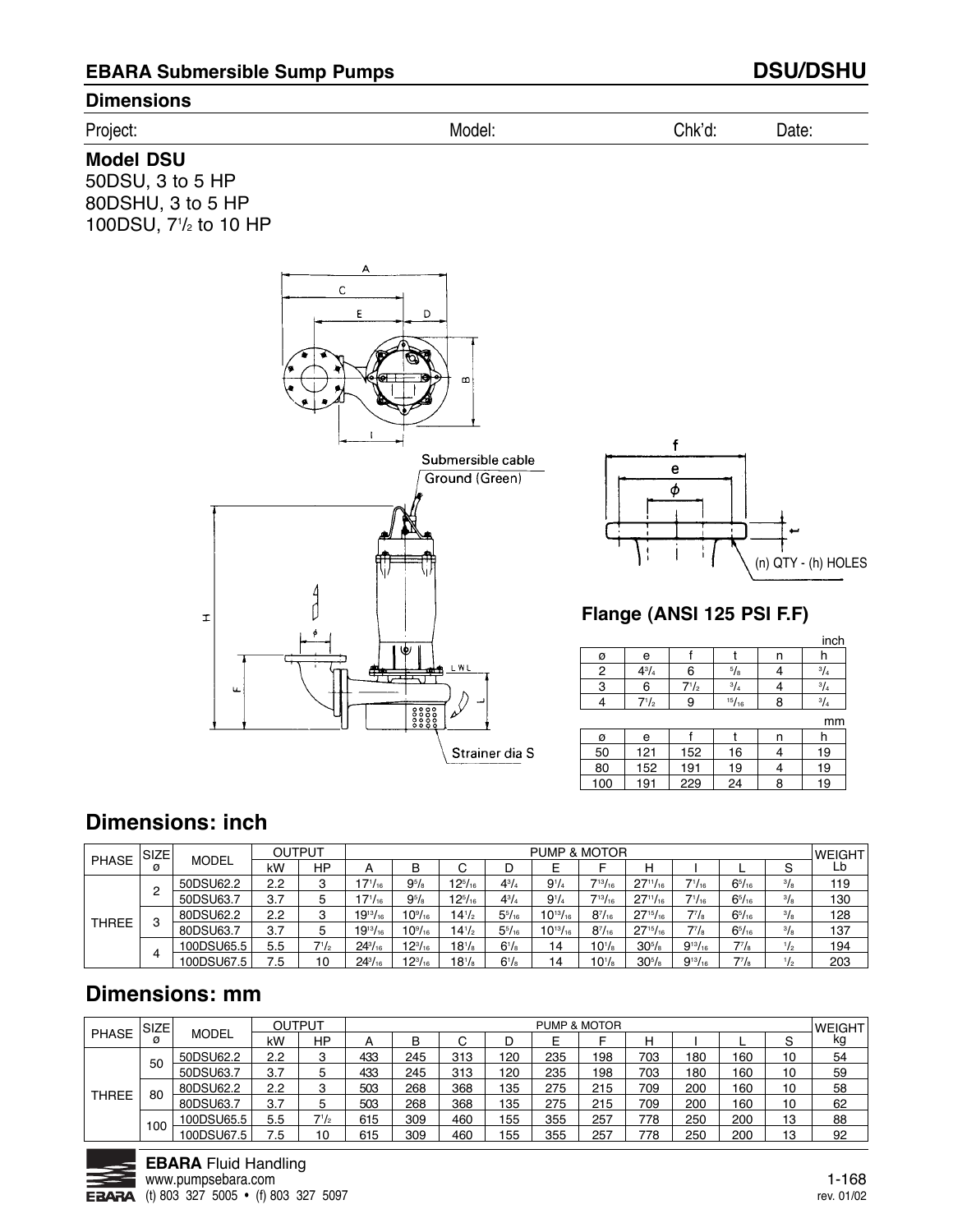### **Sectional View**

#### Project: Model: Chk'd: Date:

**Model DSHU** 

Hot Water Pumps  $\frac{1}{2}$ to 2HP



Motors purchased as a complete unit.

| <b>PART</b><br>NO. | <b>MATERIAL</b><br>PART NAME |                    | ASTM, AISI<br>CODE | NO. FOR<br>1 UNIT | <b>PART</b><br>NO. | PART NAME                | <b>MATERIAL</b>  | ASTM, AISI<br>CODE | NO. FOR<br>1 UNIT |
|--------------------|------------------------------|--------------------|--------------------|-------------------|--------------------|--------------------------|------------------|--------------------|-------------------|
| 001                | <b>CASING</b>                | <b>CAST IRON</b>   | A48 Class 30       |                   | 193                | OIL PLUG                 | <b>BRASS</b>     | B36 No. 272        |                   |
| 012                | <b>SUCTION COVER</b>         | 304 STAINLESS      | AISI304            |                   | 219                | <b>COMPANION FLANGE</b>  | <b>CAST IRON</b> | A48 Class 30       |                   |
| <b>+021</b>        | <b>IMPELLER</b>              | <b>CAST IRON</b>   | A48 Class 30       |                   | 244                | <b>STRAINER</b>          | <b>STEEL</b>     | A283 Grade D       |                   |
| 039                | <b>KEY</b>                   | 420 STAINLESS      | AISI420            |                   | 801                | <b>ROTOR</b>             |                  |                    |                   |
| 048                | <b>IMPELLER NUT</b>          | <b>BRASS</b>       | B36 No. 272        |                   | 802                | <b>STATOR</b>            |                  |                    |                   |
| †111               | <b>MECHANICAL SEAL</b>       |                    |                    | <b>SET</b>        | †811               | SUBMERSIBLE CABLE        |                  |                    |                   |
| †115               | O-RING                       | RUBBER (NBR)       |                    |                   | 814                | <b>MOTOR FRAME</b>       | <b>CAST IRON</b> | A48 Class 30       |                   |
| <b>+117-1</b>      | GASKET                       | PRESS BOARD        |                    |                   | 816                | <b>BRACKET</b>           | <b>CAST IRON</b> | A48 Class 30       |                   |
| <b>+117-21</b>     | <b>GASKET</b>                | RUBBER (CR or NBR) |                    |                   | 830                | <b>SHAFT</b>             | 403 STAINLESS    | AISI403            |                   |
| $+117-3$           | GASKET                       |                    |                    |                   | 842                | <b>MOTOR COVER</b>       | <b>CAST IRON</b> | A48 Class 30       |                   |
| $+117-4$           | <b>GASKET (MODEL DSU)</b>    | RUBBER (NBR)       |                    |                   | 848                | <b>MOTOR PROTECTOR</b>   |                  |                    |                   |
|                    | O-RING (MODEL DSHU)          | RUBBER (NBR)       |                    |                   | +849-1             | <b>BALL BEARING</b>      |                  |                    |                   |
| 120-1              | <b>BOLT</b>                  | 304 STAINLESS      | AISI304            | 3 or 4            | + 849-2            | <b>BALL BEARING</b>      |                  |                    |                   |
| 120-2              | <b>BOLTS</b>                 | 304 STAINLESS      | AISI304            | 2                 | 865                | <b>HANDLE</b>            | 304 STAINLESS    | AISI304            |                   |
| 130-1              | <b>SCREW</b>                 | 304 STAINLESS      | AISI304            |                   | 915                | <b>EXTERNAL TERMINAL</b> |                  |                    | $1 - 2$           |
| 130-2              | <b>SCREW</b>                 | 304 STAINLESS      | AISI304            | 3 or 4            |                    |                          |                  |                    |                   |

†: Recommended spare parts.